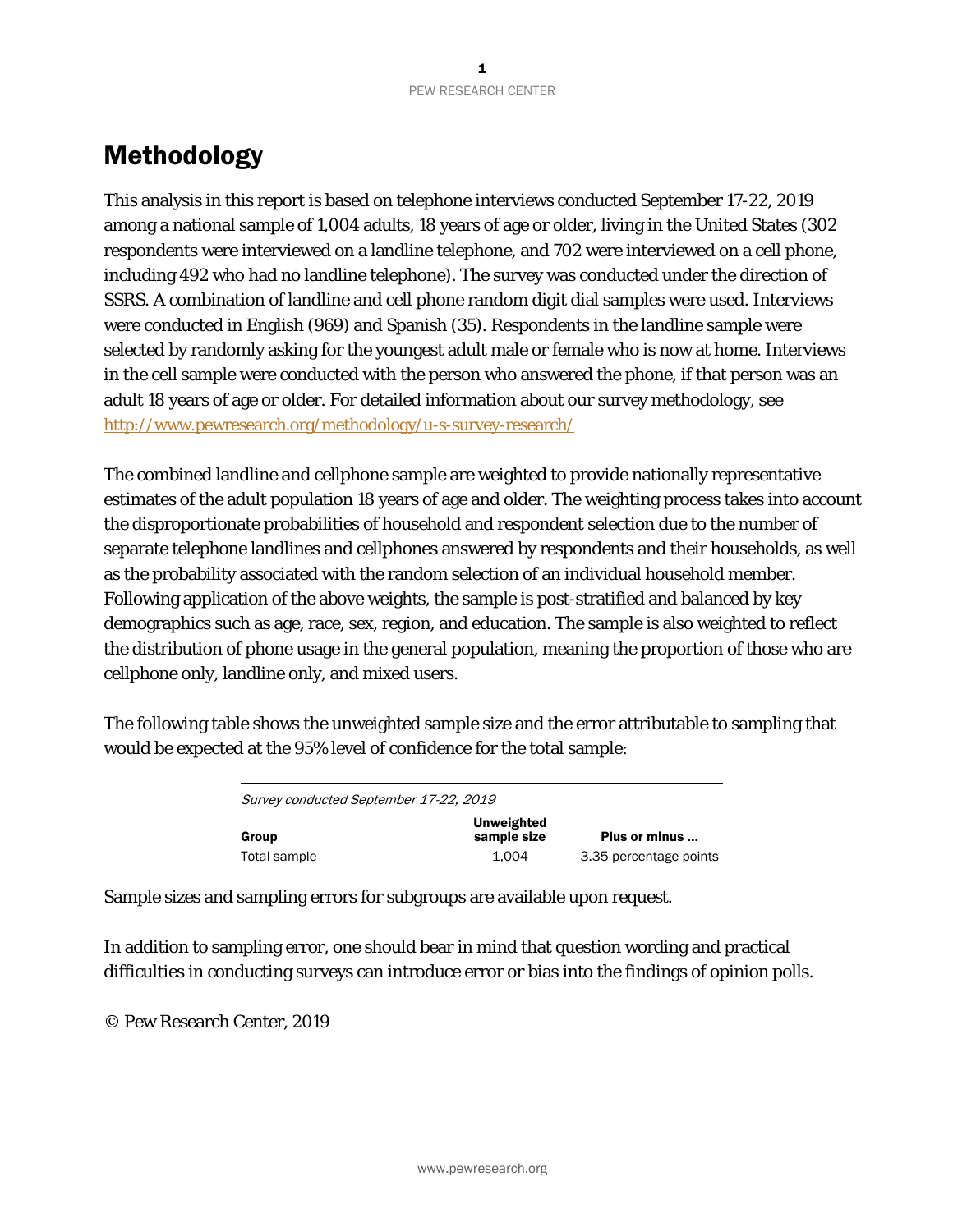## Topline questionnaire

### **Pew Research Center September 2019 Survey November 25, 2019 Release**

Methodological notes:

- Survey results are based on a national sample of the United States. For further details on sample designs, see Methodology section.
- Due to rounding, percentages may not total 100%. The topline "total" columns show 100%, because they are based on unrounded numbers.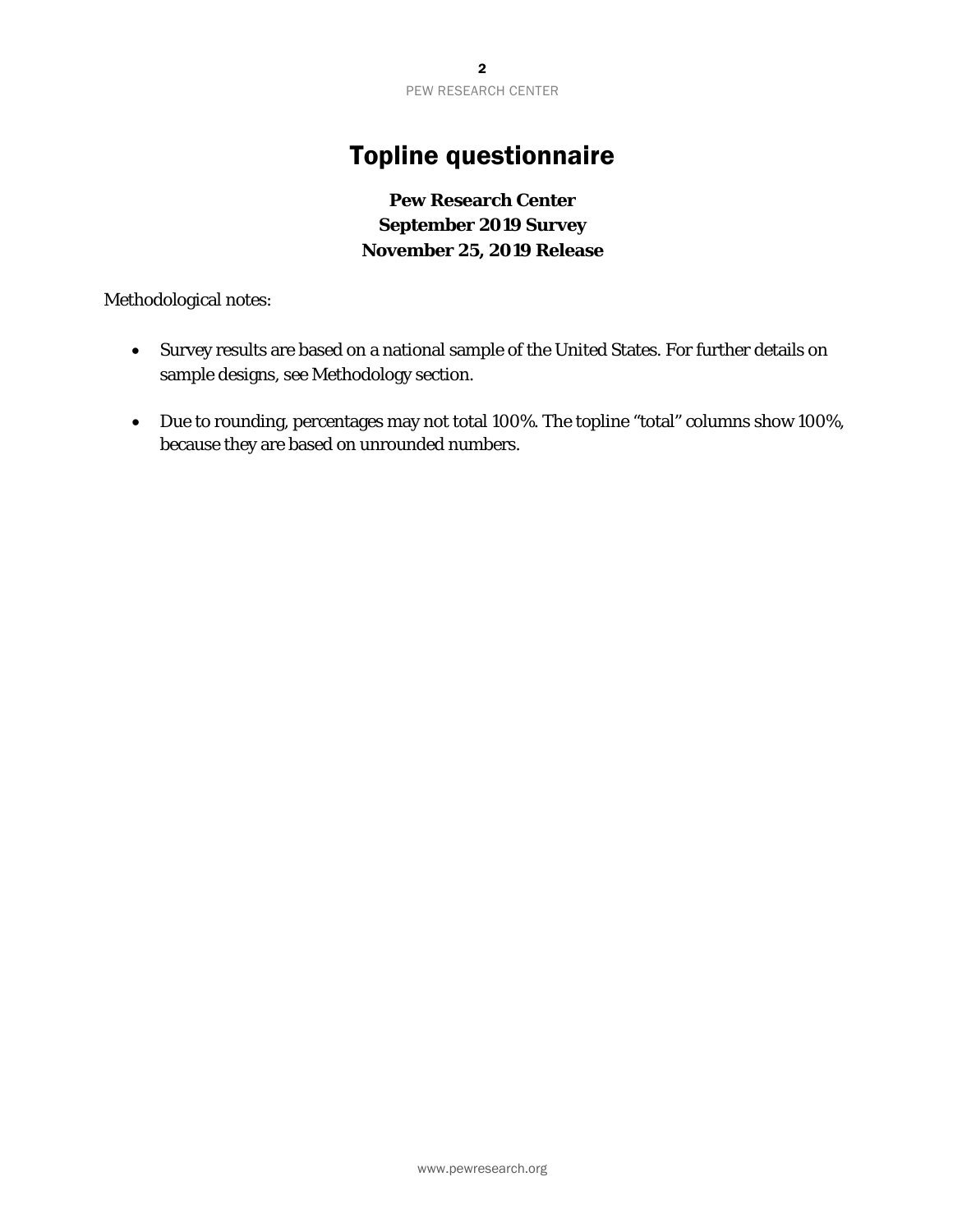#### 3 PEW RESEARCH CENTER

|                                                |                                                                     | September,<br>2019   | September,<br>2018   | October, 2017        |
|------------------------------------------------|---------------------------------------------------------------------|----------------------|----------------------|----------------------|
|                                                |                                                                     | <b>United States</b> | <b>United States</b> | <b>United States</b> |
| Q1a. Which country                             | <b>Australia</b>                                                    | 1                    | $\mathbf 0$          | $\mathbf{O}$         |
| currently is the most<br>important partner for | Canada                                                              | 9                    | 12                   | 3                    |
| American foreign                               | China                                                               | 16                   | 18                   | 15                   |
| policy?                                        | France                                                              | $\mathbf{1}$         | $\mathbf{1}$         | 3                    |
|                                                | Germany                                                             | $\overline{4}$       | $\mathbf{3}$         | 5                    |
|                                                | <b>Great Britain (includes</b><br><b>United</b><br>Kingdom/England) | 22                   | 21                   | 20                   |
|                                                | <b>Israel</b>                                                       | 9                    | 8                    | 9                    |
|                                                | <b>Italy</b>                                                        | $\mathbf 0$          | $\mathbf{1}$         | $\mathbf 0$          |
|                                                | Japan                                                               | $\overline{2}$       | $\mathbf{1}$         | 3                    |
|                                                | <b>Mexico</b>                                                       | 6                    | $\overline{4}$       | $\overline{2}$       |
|                                                | <b>North Korea</b>                                                  | 1                    | $\mathbf 0$          | 1                    |
|                                                | Poland                                                              | $\mathbf 0$          | $\mathbf 0$          | $\mathbf 0$          |
|                                                | <b>Russia</b>                                                       | 2                    | 5                    | $\overline{4}$       |
|                                                | <b>South Korea</b>                                                  | $\mathsf{O}\xspace$  | $\mathbf 0$          | 1                    |
|                                                | <b>Turkey</b>                                                       | $\mathsf{O}\xspace$  | $\mathbf 0$          | $\mathbf 0$          |
|                                                | <b>The European Union</b><br>(EU)                                   | $\overline{4}$       | $\mathbf{3}$         | 1                    |
|                                                | <b>Other</b>                                                        | $\overline{2}$       | 2                    | $\overline{4}$       |
|                                                | DK/Refused                                                          | 22                   | 19                   | 29                   |
|                                                | <b>Total</b>                                                        | 100                  | 100                  | 100                  |

Data is displayed vertically.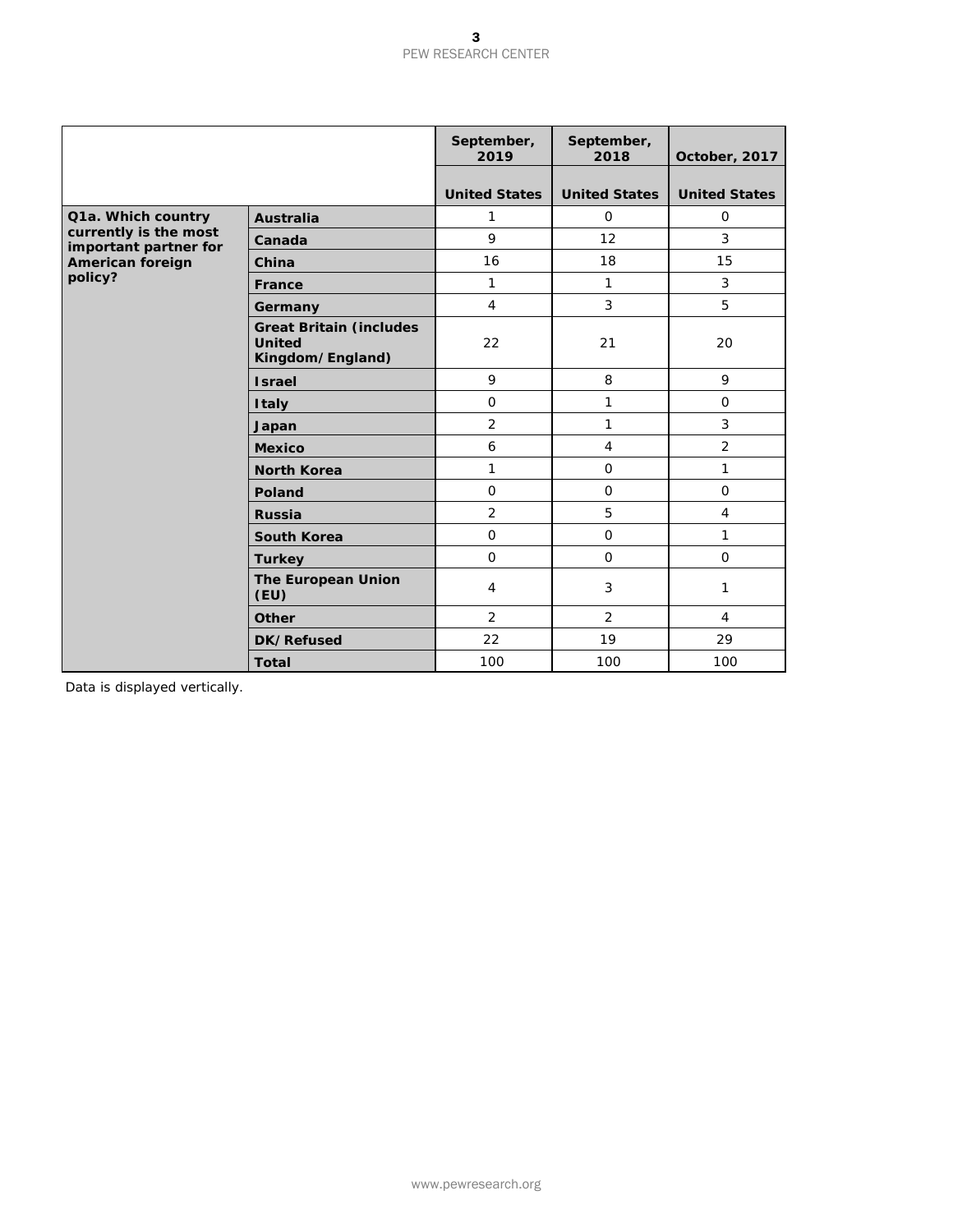#### 4 PEW RESEARCH CENTER

|                                                  |                                                                     | September,<br>2019   | September,<br>2018   | October, 2017        |
|--------------------------------------------------|---------------------------------------------------------------------|----------------------|----------------------|----------------------|
|                                                  |                                                                     | <b>United States</b> | <b>United States</b> | <b>United States</b> |
| Q1b. ASK IF                                      | <b>Australia</b>                                                    | $\mathbf 0$          | 2                    | $\mathbf{O}$         |
| <b>RESPONDED TO Q1a:</b><br>And which country is | Canada                                                              | 14                   | 17                   | 9                    |
| the second most                                  | China                                                               | 9                    | 9                    | 12                   |
| important partner for<br>American foreign        | France                                                              | 6                    | $\overline{7}$       | 8                    |
| policy?                                          | Germany                                                             | 12                   | $\overline{7}$       | 11                   |
|                                                  | <b>Great Britain (includes</b><br><b>United</b><br>Kingdom/England) | 18                   | 19                   | 18                   |
|                                                  | <b>Israel</b>                                                       | 8                    | 5                    | $\overline{4}$       |
|                                                  | <b>Italy</b>                                                        | $\mathbf 0$          | 1                    | $\Omega$             |
|                                                  | Japan                                                               | $\overline{4}$       | 3                    | 6                    |
|                                                  | <b>Mexico</b>                                                       | 8                    | $\overline{7}$       | $\overline{4}$       |
|                                                  | <b>North Korea</b>                                                  | $\mathbf{1}$         | 1                    | 1                    |
|                                                  | <b>Poland</b>                                                       | $\mathbf{O}$         | $\mathbf{O}$         | $\mathbf{O}$         |
|                                                  | <b>Russia</b>                                                       | 5                    | $\overline{7}$       | 5                    |
|                                                  | <b>South Korea</b>                                                  | $\mathbf 0$          | $\overline{2}$       | 1                    |
|                                                  | <b>Turkey</b>                                                       | $\mathbf{1}$         | $\mathsf{O}$         | $\mathbf{O}$         |
|                                                  | <b>The European Union</b><br>(EU)                                   | $\mathbf{3}$         | $\sqrt{3}$           | 3                    |
|                                                  | <b>Other</b>                                                        | $\overline{4}$       | $\mathbf{3}$         | 5                    |
|                                                  | DK/Refused                                                          | $\overline{7}$       | 8                    | 12                   |
|                                                  | <b>Total</b><br>$N =$                                               | 100                  | 100                  | 100                  |
|                                                  |                                                                     | 810                  | 849                  | 741                  |

Data is displayed vertically.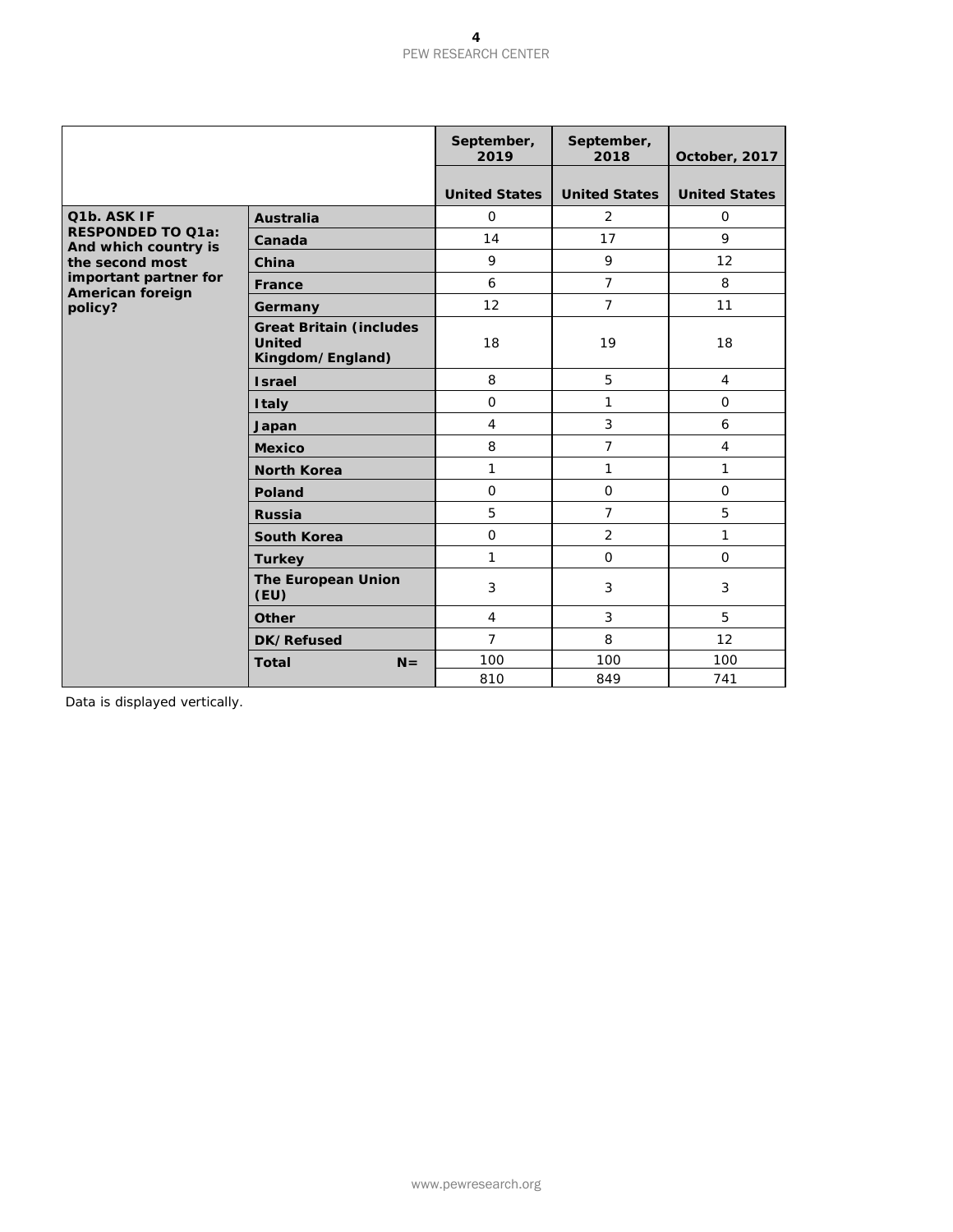|                    |                                                                     | September,<br>2019   | September,<br>2018   | October, 2017        |
|--------------------|---------------------------------------------------------------------|----------------------|----------------------|----------------------|
|                    |                                                                     | <b>United States</b> | <b>United States</b> | <b>United States</b> |
| Q1ab. Combined Q1a | <b>Australia</b>                                                    | 1                    | 2                    | $\mathbf{O}$         |
| and Q1b            | Canada                                                              | 20                   | 25                   | 10                   |
|                    | China                                                               | 23                   | 26                   | 24                   |
|                    | France                                                              | 6                    | $\overline{7}$       | 8                    |
|                    | Germany                                                             | 13                   | 9                    | 12                   |
|                    | <b>Great Britain (includes</b><br><b>United</b><br>Kingdom/England) | 36                   | 37                   | 33                   |
|                    | <b>Israel</b>                                                       | 15                   | 12                   | 12                   |
|                    | <b>Italy</b>                                                        | $\mathbf 0$          | $\mathbf{1}$         | 1                    |
|                    | Japan                                                               | 5                    | 3                    | $\overline{7}$       |
|                    | <b>Mexico</b>                                                       | 12                   | 10                   | 5                    |
|                    | <b>North Korea</b>                                                  | 1                    | $\overline{2}$       | 1                    |
|                    | Poland                                                              | $\mathbf 0$          | $\mathbf{O}$         | $\mathbf{O}$         |
|                    | <b>Russia</b>                                                       | 6                    | 10                   | 8                    |
|                    | <b>South Korea</b>                                                  | 1                    | 2                    | 2                    |
|                    | <b>Turkey</b>                                                       | $\mathbf 0$          | $\mathbf 0$          | $\mathbf{O}$         |
|                    | <b>The European Union</b><br>(EU)                                   | 6                    | 6                    | 3                    |
|                    | <b>Other</b>                                                        | 5                    | $\overline{4}$       | $\overline{7}$       |
|                    | DK/Refused                                                          | 27                   | 25                   | 37                   |
|                    | <b>Total</b>                                                        | 100                  | 100                  | 100                  |

Data is displayed vertically.

|                 |                 |                                                                                                                          | Q2a. Please tell me if the United States, in the future, should cooperate more<br>or less with _____. a. France |   |  |     |
|-----------------|-----------------|--------------------------------------------------------------------------------------------------------------------------|-----------------------------------------------------------------------------------------------------------------|---|--|-----|
|                 |                 | Cooperate the<br>same as<br>before (DO<br>Cooperate<br><b>NOT READ)</b><br>DK/Refused<br>Cooperate less<br>Total<br>more |                                                                                                                 |   |  |     |
| United States   | September, 2019 | 71                                                                                                                       | 18                                                                                                              |   |  | 100 |
| September, 2018 |                 | 73                                                                                                                       | 19                                                                                                              |   |  | 100 |
|                 | October, 2017   | 65                                                                                                                       | 20                                                                                                              | b |  | 100 |

|                                  |                 |                                                                                                                                 | Q2b. Please tell me if the United States, in the future, should cooperate more<br>or less with ____. b. Great Britain |  |  |     |
|----------------------------------|-----------------|---------------------------------------------------------------------------------------------------------------------------------|-----------------------------------------------------------------------------------------------------------------------|--|--|-----|
|                                  |                 | Cooperate the<br>same as<br>before (DO<br>Cooperate<br><b>NOT READ)</b><br>DK/Refused<br>Cooperate less<br><b>Total</b><br>more |                                                                                                                       |  |  |     |
| United States<br>September, 2019 |                 | 76                                                                                                                              | 13                                                                                                                    |  |  | 100 |
|                                  | September, 2018 | 78                                                                                                                              | 15                                                                                                                    |  |  | 100 |
|                                  | October, 2017   | 72                                                                                                                              | 15                                                                                                                    |  |  | 100 |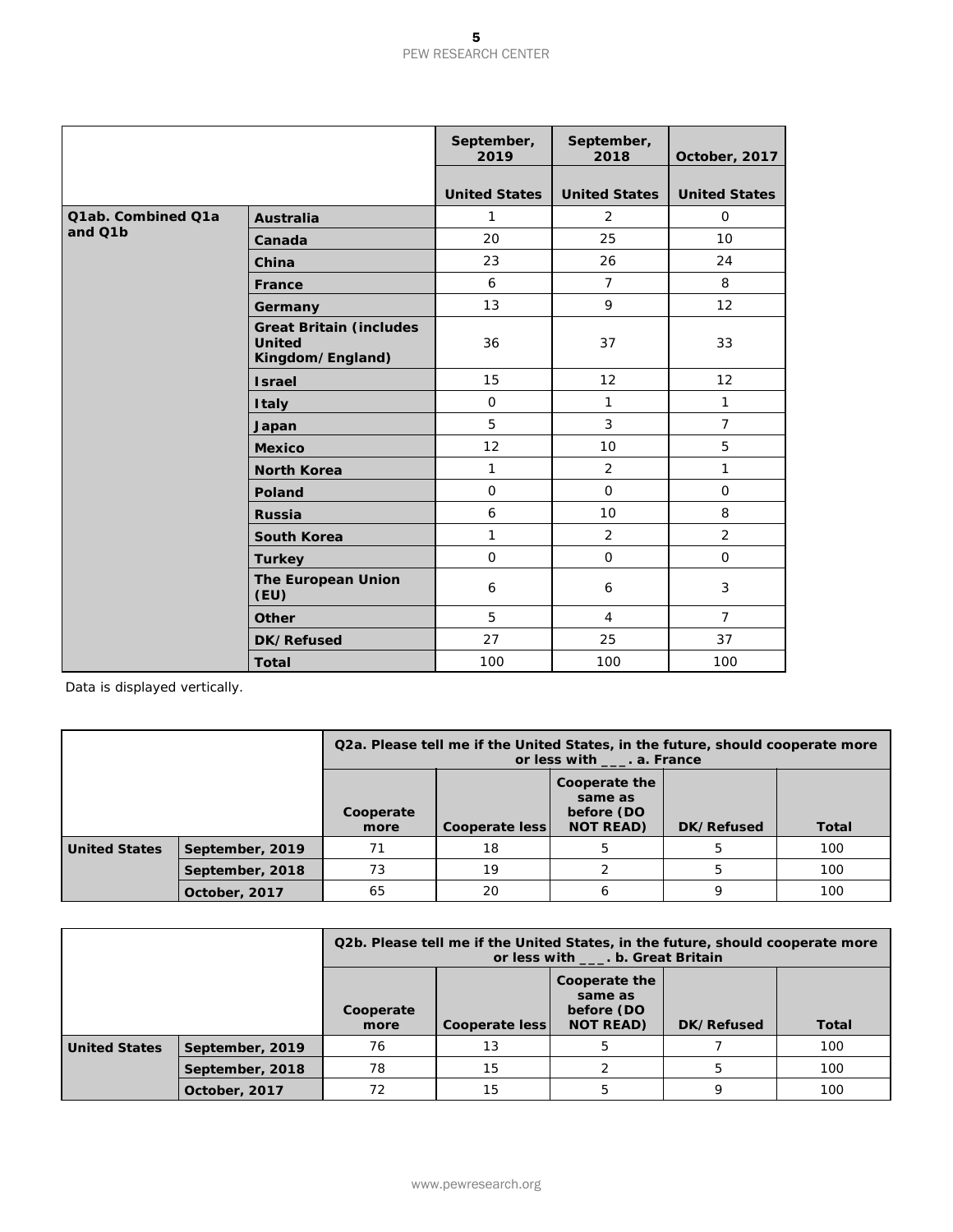|                      |                 |                                                                                                                                 | Q2c. Please tell me if the United States, in the future, should cooperate more<br>or less with ____. c. Russia |  |  |     |
|----------------------|-----------------|---------------------------------------------------------------------------------------------------------------------------------|----------------------------------------------------------------------------------------------------------------|--|--|-----|
|                      |                 | Cooperate the<br>same as<br>before (DO<br>Cooperate<br><b>NOT READ)</b><br>DK/Refused<br>Cooperate less<br><b>Total</b><br>more |                                                                                                                |  |  |     |
| <b>United States</b> | September, 2019 | 35                                                                                                                              | 52                                                                                                             |  |  | 100 |
| September, 2018      |                 | 35                                                                                                                              | 58                                                                                                             |  |  | 100 |
|                      | October, 2017   | 43                                                                                                                              | 44                                                                                                             |  |  | 100 |

|                 |                 |                                                                                                                          | Q2d. Please tell me if the United States, in the future, should cooperate more<br>or less with _____. d. China |  |  |     |
|-----------------|-----------------|--------------------------------------------------------------------------------------------------------------------------|----------------------------------------------------------------------------------------------------------------|--|--|-----|
|                 |                 | Cooperate the<br>same as<br>before (DO<br>Cooperate<br><b>NOT READ)</b><br>Cooperate less<br>DK/Refused<br>Total<br>more |                                                                                                                |  |  |     |
| United States   | September, 2019 | 55                                                                                                                       | 33                                                                                                             |  |  | 100 |
| September, 2018 |                 | 59                                                                                                                       | 33                                                                                                             |  |  | 100 |
|                 | October, 2017   | 59                                                                                                                       | 28                                                                                                             |  |  | 100 |

|                 |                 |                                                                                                                          | Q2e. Please tell me if the United States, in the future, should cooperate more<br>or less with ____. e. Germany |  |  |     |
|-----------------|-----------------|--------------------------------------------------------------------------------------------------------------------------|-----------------------------------------------------------------------------------------------------------------|--|--|-----|
|                 |                 | Cooperate the<br>same as<br>before (DO<br>Cooperate<br><b>NOT READ)</b><br>DK/Refused<br>Cooperate less<br>Total<br>more |                                                                                                                 |  |  |     |
| United States   | September, 2019 | 69                                                                                                                       | 19                                                                                                              |  |  | 100 |
| September, 2018 |                 | 70                                                                                                                       | 21                                                                                                              |  |  | 100 |
|                 | October, 2017   | 65                                                                                                                       | 21                                                                                                              |  |  | 100 |

|                      |                 | Q2f. Please tell me if the United States, in the future, should cooperate more or<br>$less with$ $\ldots$ f. Japan |                |                                                            |            |              |
|----------------------|-----------------|--------------------------------------------------------------------------------------------------------------------|----------------|------------------------------------------------------------|------------|--------------|
|                      |                 | Cooperate<br>more                                                                                                  | Cooperate less | Cooperate the<br>same as<br>before (DO<br><b>NOT READ)</b> | DK/Refused | <b>Total</b> |
| <b>United States</b> | September, 2019 | 71                                                                                                                 | 19             |                                                            |            | 100          |

|               |                 |          | Q3. Now thinking about American allies in Europe, do you think that our<br>European allies should increase their spending on national defense, keep it | about the same or decrease it? |  |     |  |  |
|---------------|-----------------|----------|--------------------------------------------------------------------------------------------------------------------------------------------------------|--------------------------------|--|-----|--|--|
|               |                 | Increase | DK/Refused<br>Keep the same<br>Total<br>Decrease                                                                                                       |                                |  |     |  |  |
| United States | September, 2019 | 35       | 50                                                                                                                                                     |                                |  | 100 |  |  |
|               | September, 2018 | 39       | 46                                                                                                                                                     | 11                             |  | 100 |  |  |
|               | October, 2017   | 45       | 37                                                                                                                                                     |                                |  | 100 |  |  |